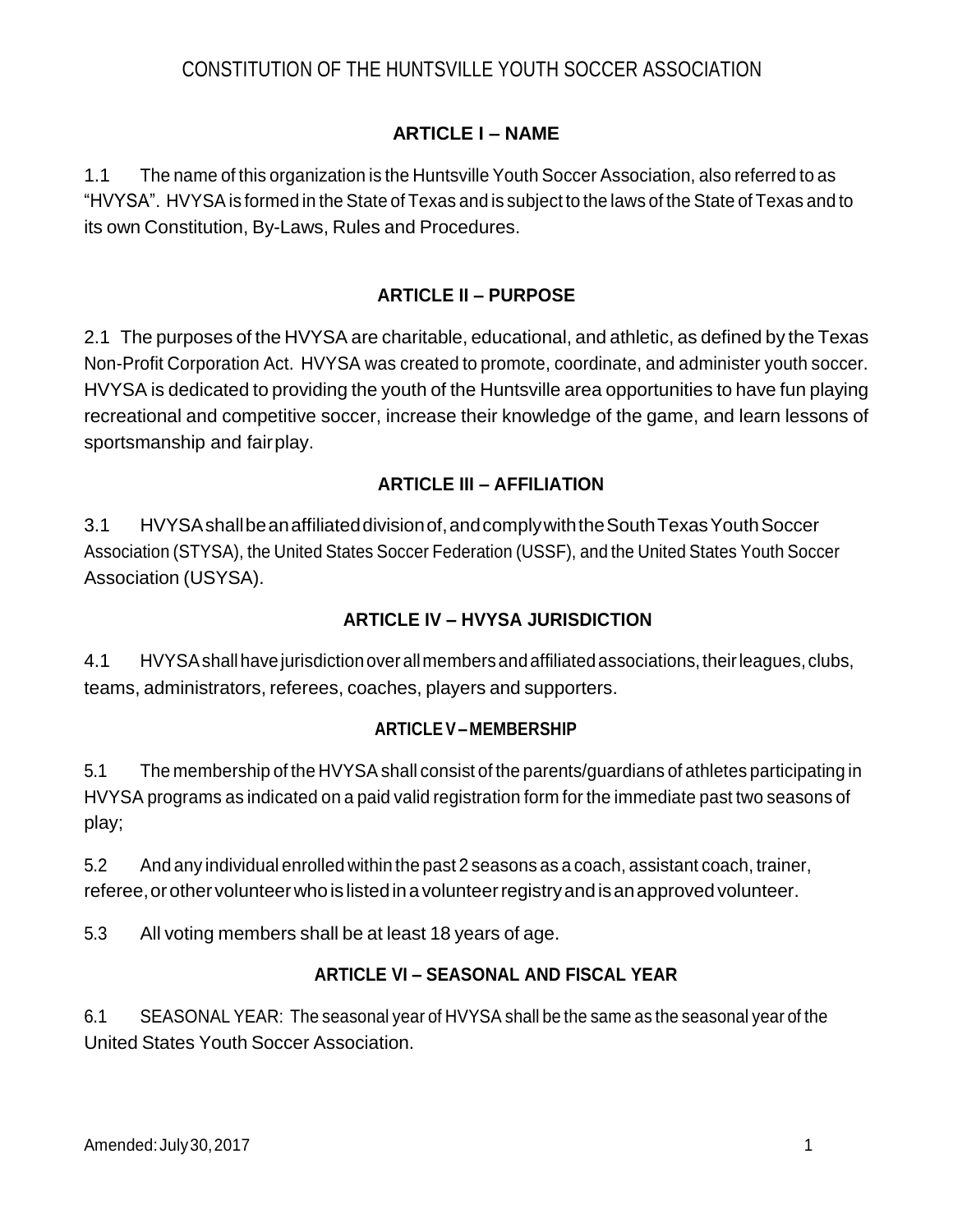## CONSTITUTION OF THE HUNTSVILLE YOUTH SOCCER ASSOCIATION

6.2 FISCAL YEAR: The fiscal year of HVYSA shall begin on August 1st and end on July 31st of the following year.

### **ARTICLE VII – GOVERNING BOARD**

7.1 GOVERNING BOARD: HVYSA shall be governed by a Governing Board. The Board shall consist of theofficerselectedbythegeneralmembershipfortermsoftwoyears,withone-half(1/2)of the board elected eachyear.

7.2 GENERAL POWERS: The Governing Board shall transact all business of the HVYSA and shall have the power to enforce the laws of the game, the rules of the United States Youth Soccer Association and the Constitution, By-Laws, Rules, and Procedures of HVYSA. It shall have the power to settle all disputes.

### **ARTICLE VIII – MEETINGS**

8.1 REGULAR MEETINGS: The regular meetings of the HVYSA Governing Board shall be held monthly except for May, June, and December.

8.2 SPECIALMEETINGS: SpecialmeetingsoftheGoverningBoardmaybeheldatthediscretionof the President or Vice President at the time and place designated by said officer, or may be called by a written request to the Secretary signed by Governing Board members representing a majority of the voting power. Written notice of any special meeting and of the time, place and purpose of such meeting shall be sent to each Board member at least ten (10) days prior to the date on which the special meeting is to be held.

8.3 ROBERT'S RULESOFORDER –All aspectsof themeetingsofHVYSAshallbe conductedin accordance with Robert's Rules of Order, latest edition.

## **ARTICLE IX – OFFICERS**

9.1 LIST OF OFFICERS: The general membership of HVYSA shall elect the following officers:

| President             | Director of Team Formation & Tournaments                     |
|-----------------------|--------------------------------------------------------------|
| <b>Vice President</b> | <b>Director of Coaches</b>                                   |
| Secretary             | Director of Referees                                         |
| Treasurer             | Director of Fundraising & Sponsorship                        |
| Registrar             | Director of Fields and Equipment                             |
|                       | Director of Public Relations  Director of Competitive Soccer |